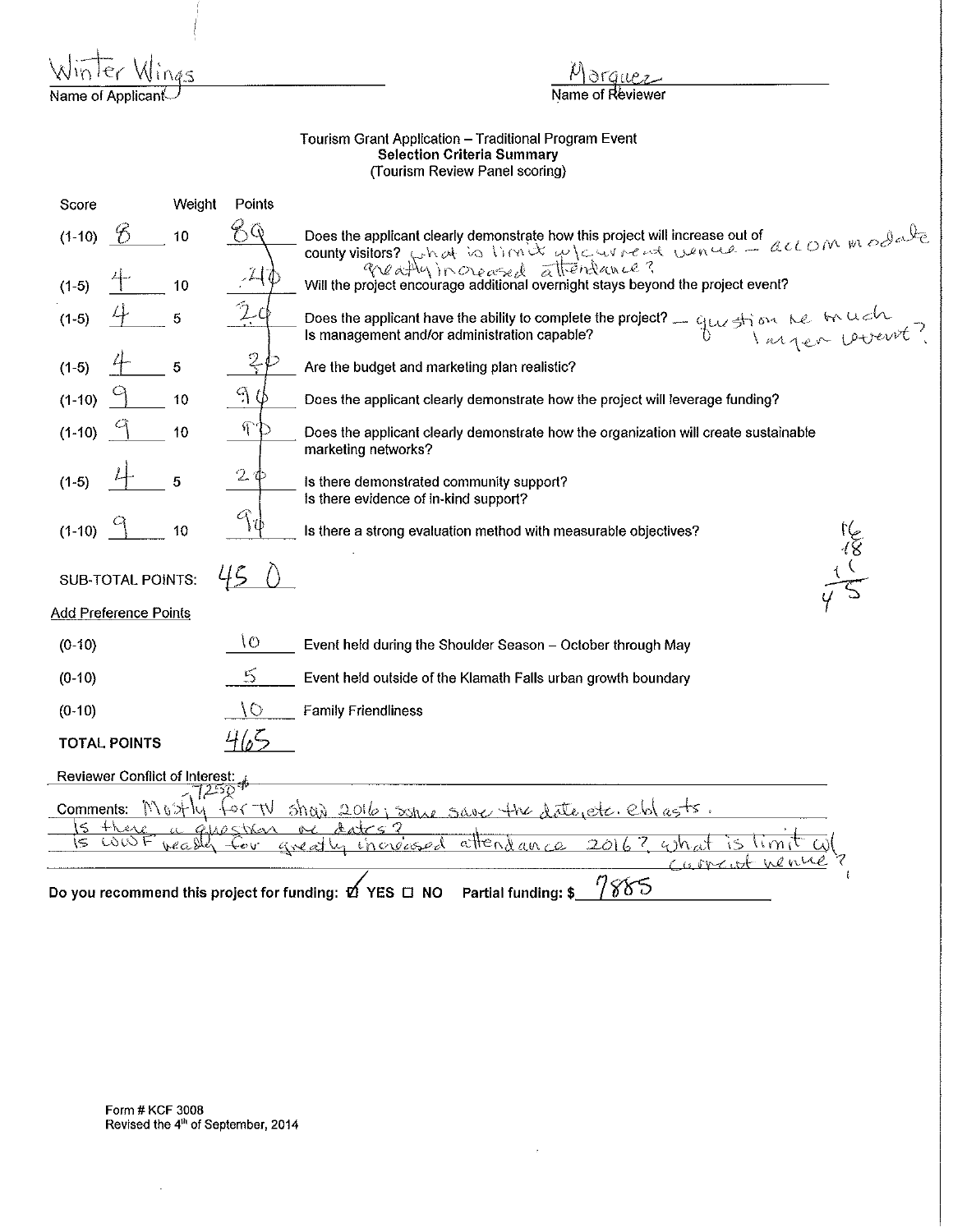$K$ lamath  $B$ ash-Audulun Society

 $c_{\text{c} \text{or} \gamma \epsilon}$  $e^{i\hat{\mathcal{S}}^2}$ Name of Reviewer

 $\sim 10^7$ 

Tourism Grant Application - Traditional Program Event Selection Criteria Summary (Tourism Review Panel scoring)

| Score                          | Weight | Points         |                                                                                                               |
|--------------------------------|--------|----------------|---------------------------------------------------------------------------------------------------------------|
| 10<br>$(1-10)$                 | 10     | 10Ò            | Does the applicant clearly demonstrate how this project will increase out of<br>county visitors?              |
| $(1-5)$                        | 10     | $\zeta$ $\phi$ | Will the project encourage additional overnight stays beyond the project event?                               |
| $(1-5)$                        | 5      | 25.            | Does the applicant have the ability to complete the project?<br>Is management and/or administration capable?  |
| ζ<br>$(1-5)$                   | 5      | 15。            | Are the budget and marketing plan realistic?                                                                  |
| $(1-10)$                       | 10     | アウ             | Does the applicant clearly demonstrate how the project will leverage funding?                                 |
| $(1-10)$                       | 10     | $\zeta$ 0      | Does the applicant clearly demonstrate how the organization will create sustainable<br>marketing networks?    |
| $(1-5)$                        | 5      |                | Is there demonstrated community support?<br>Is there evidence of in-kind support?                             |
| 4<br>$(1-10)$                  | 10     | 90             | Is there a strong evaluation method with measurable objectives?                                               |
| SUB-TOTAL POINTS:              |        |                |                                                                                                               |
| Add Preference Points          |        |                |                                                                                                               |
| $(0-10)$                       |        | 10             | Event held during the Shoulder Season - October through May                                                   |
| $(0-10)$                       |        | 10             | Event held outside of the Klamath Falls urban growth boundary                                                 |
| $(0-10)$                       |        | 16             | <b>Family Friendliness</b>                                                                                    |
| <b>TOTAL POINTS</b>            |        |                |                                                                                                               |
| Reviewer Conflict of Interest: |        |                |                                                                                                               |
| Comments:                      |        |                |                                                                                                               |
|                                |        |                |                                                                                                               |
|                                |        |                | Do you recommend this project for funding: $\cancel{\cancel{\triangle}}$ YES $\Box$ NO<br>Partial funding: \$ |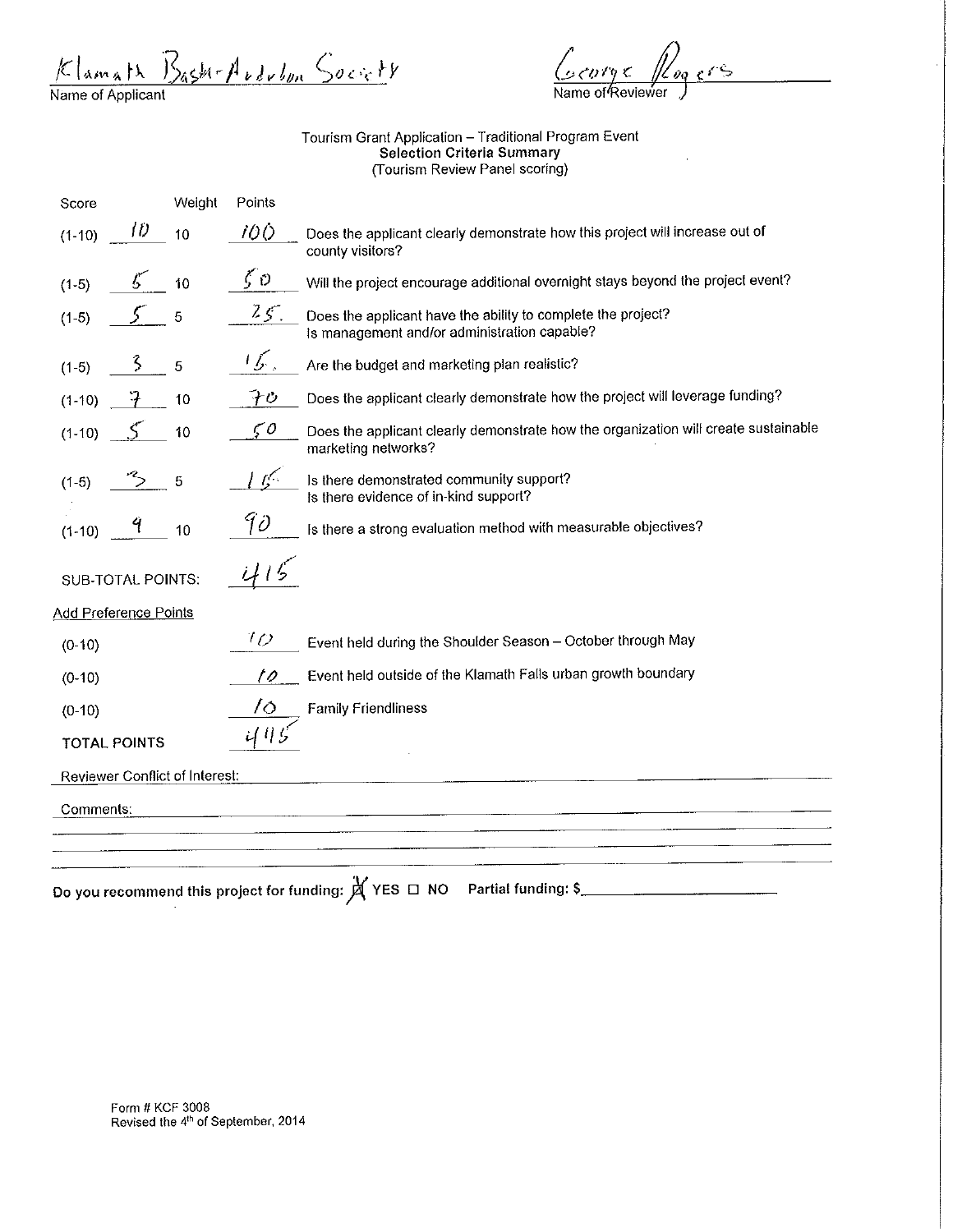Winder Wings. FEEP KBAS Name of Applicant

 $\acute{\text{i}}$ 

| Neutres Tramp    |  |
|------------------|--|
| Name of Reviewer |  |

## Tourism Grant Application - Traditional Program Event Selection Criteria Summary (Tourism Review Panel scoring)

| Score                                 | Weight | Points         |                                                                                                              |
|---------------------------------------|--------|----------------|--------------------------------------------------------------------------------------------------------------|
| $(1-10)$                              | 10     | 9 <sub>O</sub> | Does the applicant clearly demonstrate how this project will increase out of<br>county visitors?             |
| $(1-5)$                               | 10     | 40             | Will the project encourage additional overnight stays beyond the project event?                              |
| $(1-5)$                               | 5      | $25^{\circ}$   | Does the applicant have the ability to complete the project?<br>Is management and/or administration capable? |
| $(1-5)$                               | 5      | 25             | Are the budget and marketing plan realistic?                                                                 |
| $(1-10)$                              | 10     | lo             | Does the applicant clearly demonstrate how the project will leverage funding?                                |
| $(1-10)$                              | 10     | 9Q             | Does the applicant clearly demonstrate how the organization will create sustainable<br>marketing networks?   |
| S<br>$(1-5)$                          | 5      | ZS             | Is there demonstrated community support?<br>Is there evidence of in-kind support?                            |
| $(1-10)$                              | 10     | 80             | Is there a strong evaluation method with measurable objectives?                                              |
| <b>SUB-TOTAL POINTS:</b>              |        | YY S           |                                                                                                              |
| <b>Add Preference Points</b>          |        |                |                                                                                                              |
| $(0-10)$                              |        | 10             | Event held during the Shoulder Season - October through May                                                  |
| $(0-10)$                              |        | $\bigcirc$     | Event held outside of the Klamath Falls urban growth boundary                                                |
| $(0-10)$                              |        |                | <b>Family Friendliness</b>                                                                                   |
| <b>TOTAL POINTS</b>                   |        | <u>465 </u>    |                                                                                                              |
| <b>Reviewer Conflict of Interest:</b> |        |                |                                                                                                              |
| Comments:                             |        |                |                                                                                                              |
|                                       |        |                |                                                                                                              |
|                                       |        |                |                                                                                                              |
|                                       |        |                | Partial funding: \$<br>Do you recommend this project for funding: Q YES ロ NO                                 |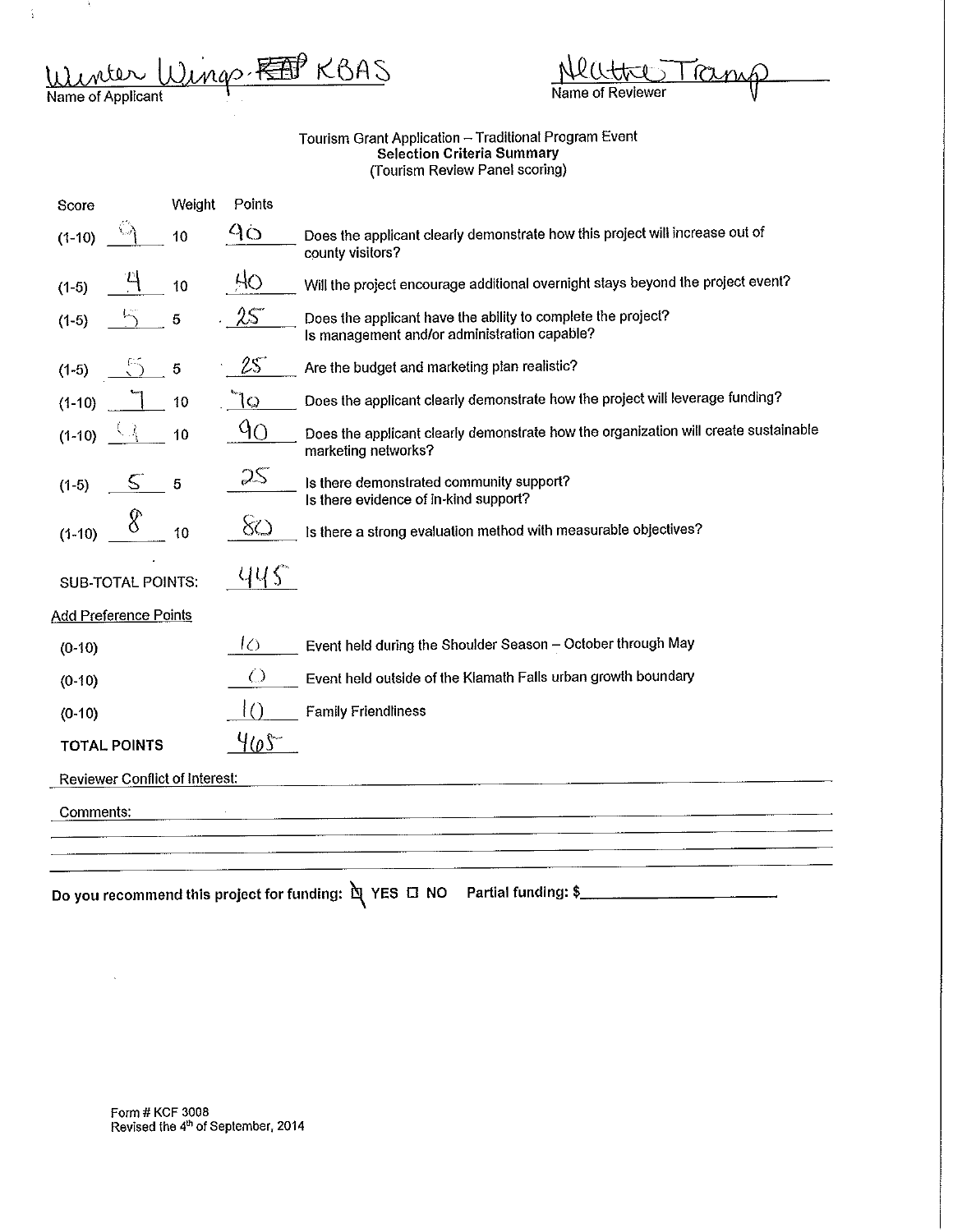Winler Wings TV è mkte<sub>1</sub> Name of Applicant 95 TV è mktc1<br>57885

'-

 $\lambda$ 

Tourism Grant Application -- Traditional Program Event Selection Criteria Summary (Tourism Review Panel scoring)

| Score                                 | Weight | Points |                                                                                                              |
|---------------------------------------|--------|--------|--------------------------------------------------------------------------------------------------------------|
| $(1-10)$                              | 10     |        | Does the applicant clearly demonstrate how this project will increase out of<br>county visitors?             |
| $(1-5)$                               | 10     |        | Will the project encourage additional overnight stays beyond the project event?                              |
| $(1-5)$                               | 5      |        | Does the applicant have the ability to complete the project?<br>Is management and/or administration capable? |
| $(1-5)$                               | 5      |        | Are the budget and marketing plan realistic?                                                                 |
| $(1-10)$                              | 10     |        | Does the applicant clearly demonstrate how the project will leverage funding?                                |
| $(1-10)$                              | 10     |        | Does the applicant clearly demonstrate how the organization will create sustainable<br>marketing networks?   |
| $(1-5)$                               | 5      |        | Is there demonstrated community support?<br>Is there evidence of in-kind support?                            |
| $(1-10)$                              | 10     |        | Is there a strong evaluation method with measurable objectives?                                              |
| <b>SUB-TOTAL POINTS:</b>              |        |        |                                                                                                              |
| Add Preference Points                 |        |        | $F1611-14$                                                                                                   |
| $(0-10)$                              |        |        | Event held during the Shoulder Season - October through May                                                  |
| $(0-10)$                              |        | v5     | Event held outside of the Klamath Falls urban growth boundary                                                |
| $(0-10)$                              |        |        | <b>Family Friendliness</b>                                                                                   |
| <b>TOTAL POINTS</b>                   |        |        |                                                                                                              |
| <b>Reviewer Conflict of Interest:</b> |        |        |                                                                                                              |
| Comments:                             |        |        |                                                                                                              |
|                                       |        |        |                                                                                                              |
|                                       |        |        |                                                                                                              |
|                                       |        |        | Partial funding:<br>Do you recommend this project for funding: $\Box$ YES $\Box$ NO                          |
|                                       |        |        |                                                                                                              |
|                                       |        |        |                                                                                                              |

 $\ddot{\phantom{0}}$